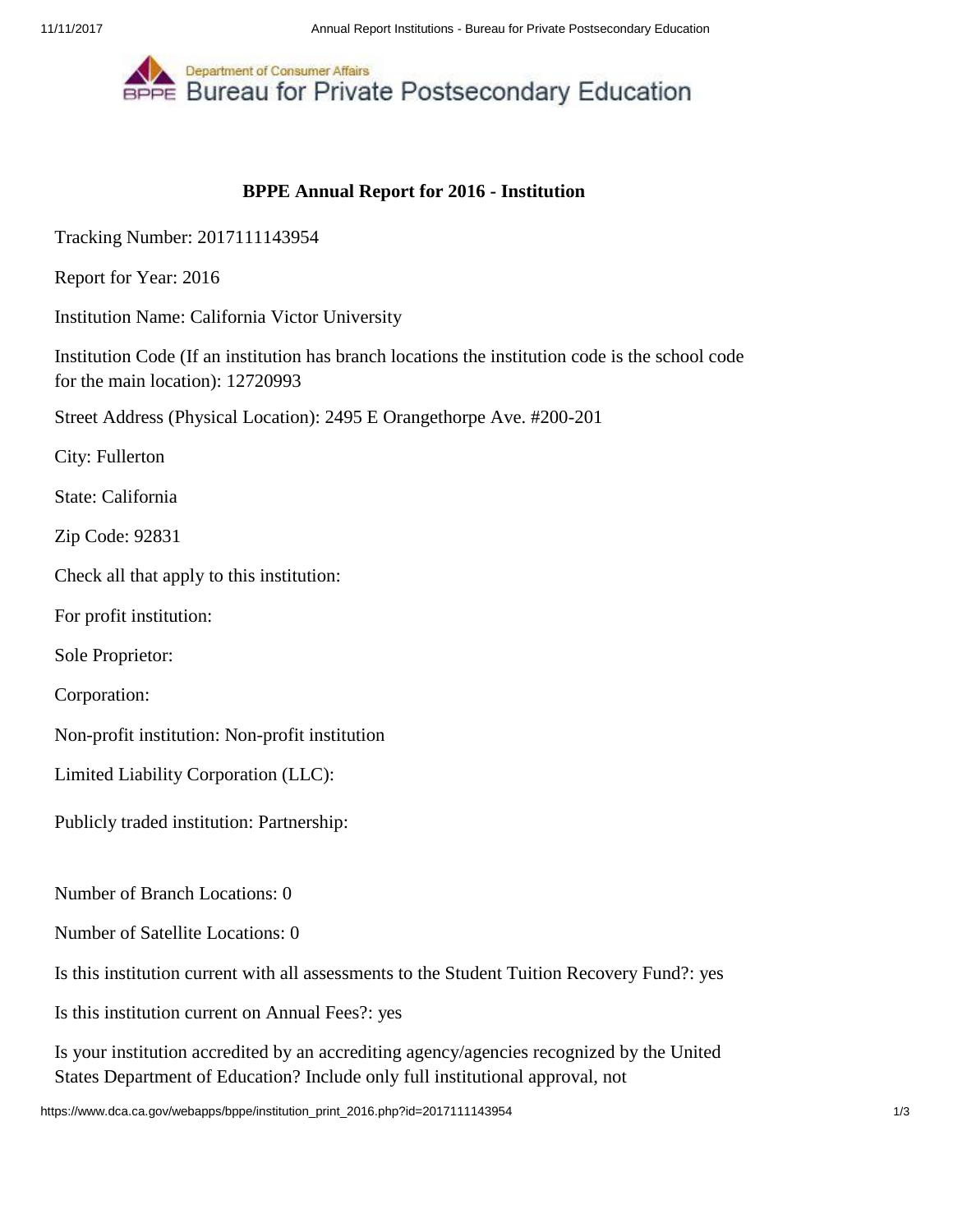programmatic approval: no

If you answered yes to the question above, please identify the accrediting agency:

If your institution has specialized accreditation from a recognized United States Department of Education approved specialized/programmatic accreditor, list the accreditation: N/A

Has any accreditation agency taken any formal disciplinary action against this institution? If Yes, please submit a paper copy of the action, refer to the Annual Report Completion Check Sheet.: no

Does your institution participate in federal financial aid programs under Title IV of the Federal Higher Education Act?: no

What is the total amount of Title IV funds received by your institution in 2016?:

Does your institution participate in veteran's financial aid education programs?: no

What is the total amount of veteran's financial aid funds received by your institution in 2016?:

Does your institution participate in the Cal Grant program?: no

What is the total amount of Cal Grant funds received by your institution in 2015?:

Is your institution on the California Eligible Training Provider List (ETPL)?: no

Is your institution receiving funds from the Work Innovation and Opportunity Act (WIOA) Program?: no

What is the total amount of WIOA funds received by your institution in 2016?:

Does your institution participate in, or offer any another government or nongovernmental financial aid programs? no If yes, please indicate the name of the financial aid program:

The percentage of institutional income in 2016 that was derived from public funding: 0%

Enter the most recent three-year Cohort Default Rate reported by the US Department of Education, for this institution: 0

The percentage of students who in 2016 received federal student loans to help pay their cost of education at the school was: 0

Total number of students enrolled at this institution: 16

Number of Doctorate Degrees programs Offered: 0

Number of Students enrolled in Doctorate level programs at this Institution: 0

Number of Master Degrees programs Offered: 2

Number of Students enrolled in Master level programs at this institution: 16

Number of Bachelor Degrees programs Offered: 0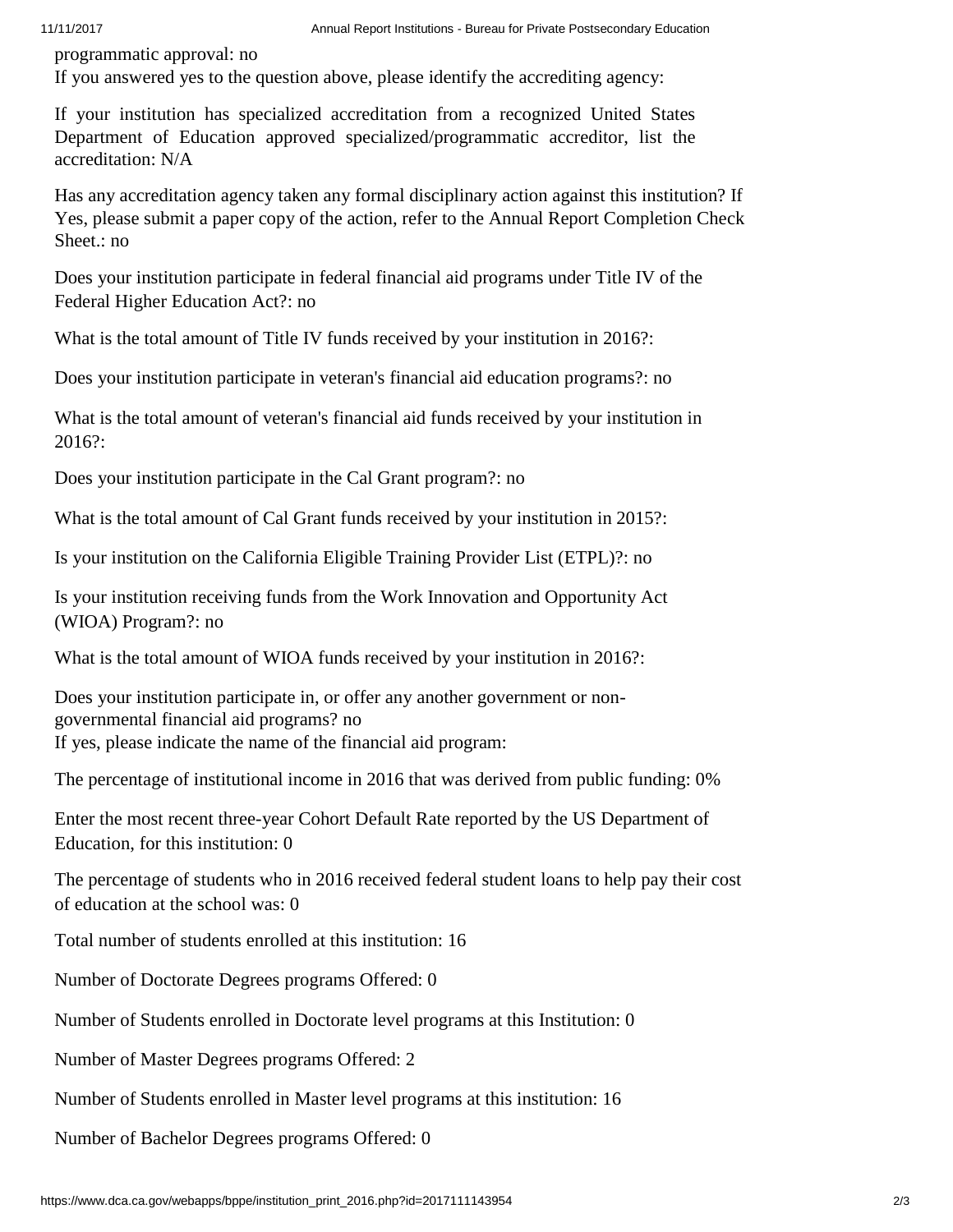Number of Students enrolled in Bachelor level programs at this institution: 0

Number of Associate Degrees programs Offered: 0

Number of Students enrolled in Associate level programs at this institution: 0

Number of Diploma or Certificate Programs Offered: 0

Number of Students enrolled in Diploma or Certificate programs at this institution: 0

Institution's website: https://www.cavictorun.org/

Performance Fact Sheet: https://www.cavictorun.org/cavictorun-eduinfo

2016 Catalog: https://www.cavictorun.org/cavictorun-eduinfo

Annual Report: https://www.cavictorun.org/cavictorun-eduinfo

## **BUREAU FOR PRIVATE POSTSECONDARY EDUCATION ANNUAL REPORT,**

## **2016 PROGRAM DATA-2017111140831**

Report for Year: 2016 Institution Name: California Victor University

Institution Code: 12720993

INFORMATON FOR EACH EDUCATIONAL PROGRAM OFFERED AT THE INSTITUTION: Degree/Program Level: Master If "Other", please specify: Degree/Program Title: OtherMaster If "Other Doctorate", "Other Master", "Other Bachelor", "Other Associate" or "Other" was chosen, please specify: Master of Divinity Name of Program (e.g. Business Administration, Massage, etc.): Ministry Number of Degrees or Diplomas Awarded: 0 Total Charges for this program (Report whole dollars only): %23400 The percentage of enrolled students in 2016 receiving federal student loans to pay for this program: %0 The percentage of graduates in 2016 who took out federal student loans to pay for this program: \$0 Number of Students Who Began the Program: 0 Students Available for Graduation: 0 On-time Graduates: 0 Completion Rate: 0 150% Completion Rate: 0 Is the above data taken from the Integrated Postsecondary Education Data System of the United States Department of Education?: no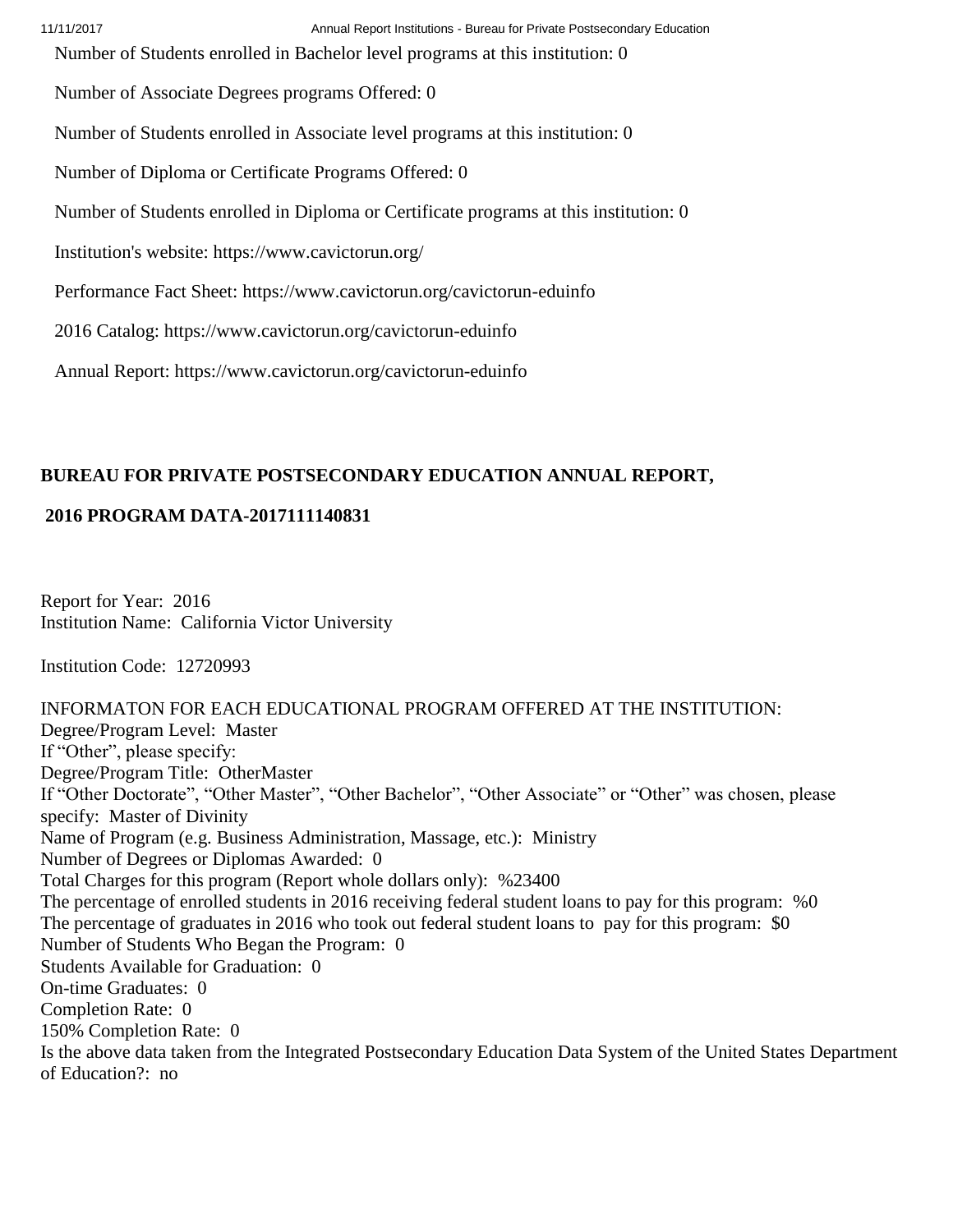PLACEMENT: Graduates Available for Employment: 0 Graduates Employed in the Field: 0 Placement Rate: 0 Graduates employed in the field 20 to 29 hours per week: 0 Graduates employed in the field at least 30 hours per week: 0 Indicate the number of graduates employed: Single position in field: Concurrent aggregated positions in field (2 or more positions at the same time): Frelance/self-employed: By the institution or an employer owned by the institution, or an employer who shared ownership with the institution:

EXAM PASSAGE RATE: Does this educational program lead to an occupation that requires State licensing?: no If "Yes", please provide the information below (For each of the last two years): First Data Year 2016: Name of the State licensing entity that licenses this field: Name of Exam: Number of Graduates Taking State Exam: Number Who Passed the State Exam: Number Who Failed the State Exam: Passage Rate: Is this data from the State licensing agency that administered the exam?: no Name of Agency: If the response to #29 was "no" provide a description of the process used for Attempting to Contact Students:

Second Data Year 2015: Name of the State licensing entity that licenses this field: Name of State Exam: Number of Graduates Taking State Exam: Number Who Passed the State Exam: Number Who Failed the State Exam: Passage Rate: Is this data from the licensing agency that administered the State exam?: no Name of Agency: If the response to #37 was "no" provide a description of the process used for attempting to contact students:

Do graduates have the option or requirement for more than one type of licensing State exam?: Provide the names of other licensing exam options: Name of Option/Requirement: Name of Option/Requirement: Name of Option/Requirement: